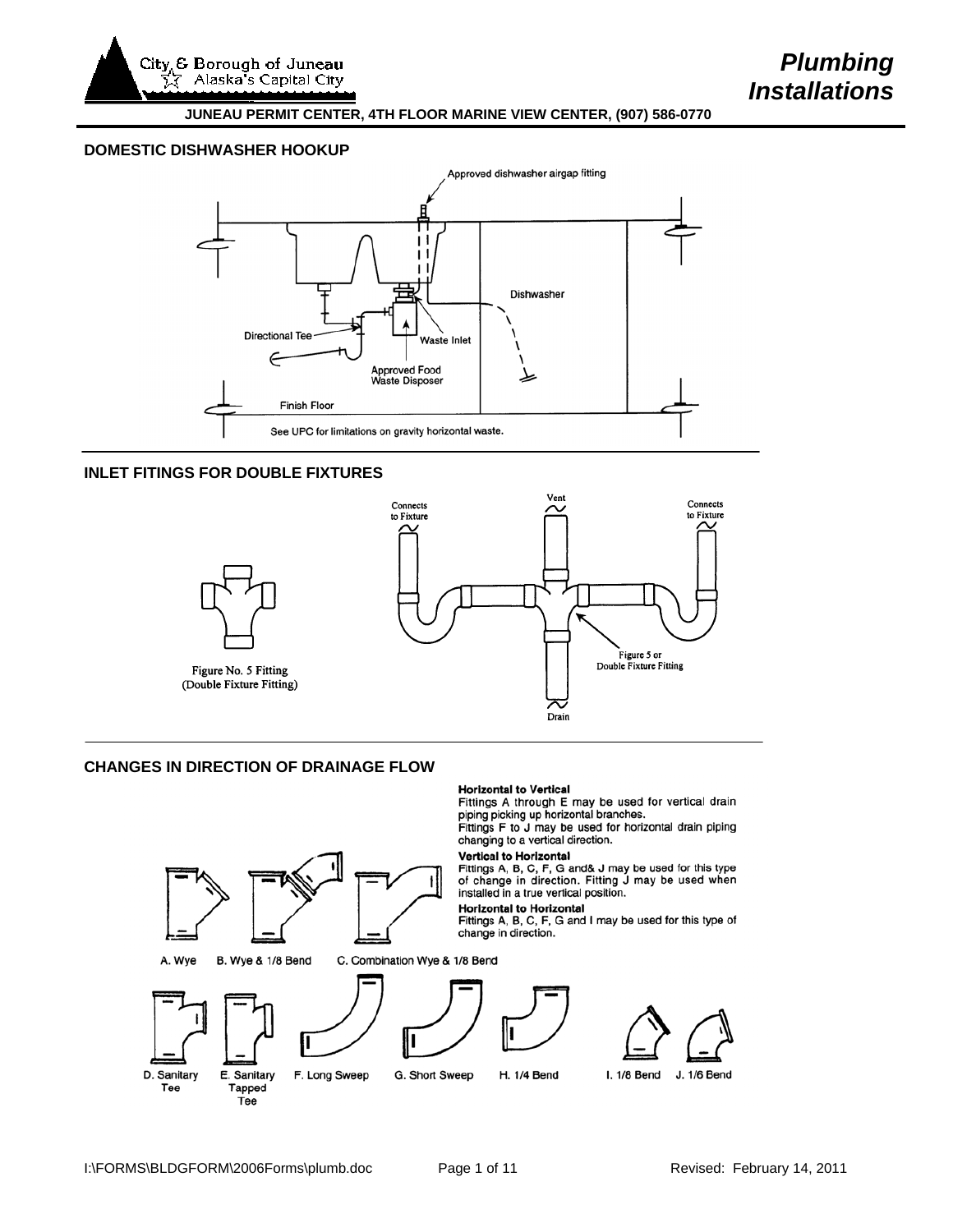| -<br>TABLE 7 |  |
|--------------|--|
|              |  |

| Size of Pipe                         | Size of Cleanout                                              | Threads  |
|--------------------------------------|---------------------------------------------------------------|----------|
| (inches)                             | (inches)                                                      | per inch |
| $1 - 1/2$<br>$2 - 1/2$<br>4 & larger | $1 - 1/2$<br>$1 - 1/2$<br>$2 - 1/2$<br>$2 - 1/2$<br>$3 - 1/2$ |          |

#### **TABLE 7-6** Cleanouts (Metric)

| Size of Pipe<br>(mm)                 | <b>Size of Cleanout</b><br>(mm) | <b>Threads</b><br>per 25.4 mm |
|--------------------------------------|---------------------------------|-------------------------------|
| 38<br>51<br>64<br>76<br>102 & larger | 38<br>38<br>64<br>64<br>89      | $11 - 1/2$<br>$11 - 1/2$      |

# **TABLE 10-1**

# **Horizontal Distance of Trap Arms** (Except for water closets and similar fixtures)\*

| <b>Trap Arm</b> |      | <b>Distance</b><br><b>Trap to Vent</b> | <b>Trap Arm</b> | <b>Distance</b><br><b>Trap to Vent</b> |  |  |
|-----------------|------|----------------------------------------|-----------------|----------------------------------------|--|--|
| <b>Inches</b>   | Feet | <b>Inches</b>                          | mm              | mm                                     |  |  |
| $1 - 1/4$       | 2    | 6                                      | 32              | 762                                    |  |  |
| $1 - 1/2$       | 3    | 6                                      | 40              | 1067                                   |  |  |
| 2               | 5    | 0                                      | 50              | 1524                                   |  |  |
| з               | 6    | 0                                      | 80              | 1829                                   |  |  |
| 4 & larger      | 10   | 0                                      | 100 & larger    | 3048                                   |  |  |

Slope one-fourth (1/4) inch per foot (20.9 mm/m)

\*The developed length between the trap of a water closet or similar fixture (measured from the top of the closet ring [closet flange] to the inner edge of the vent) and its vent shall not exceed six (6) feet (1829 mm).

# **DEVELOPED LENGTHS**

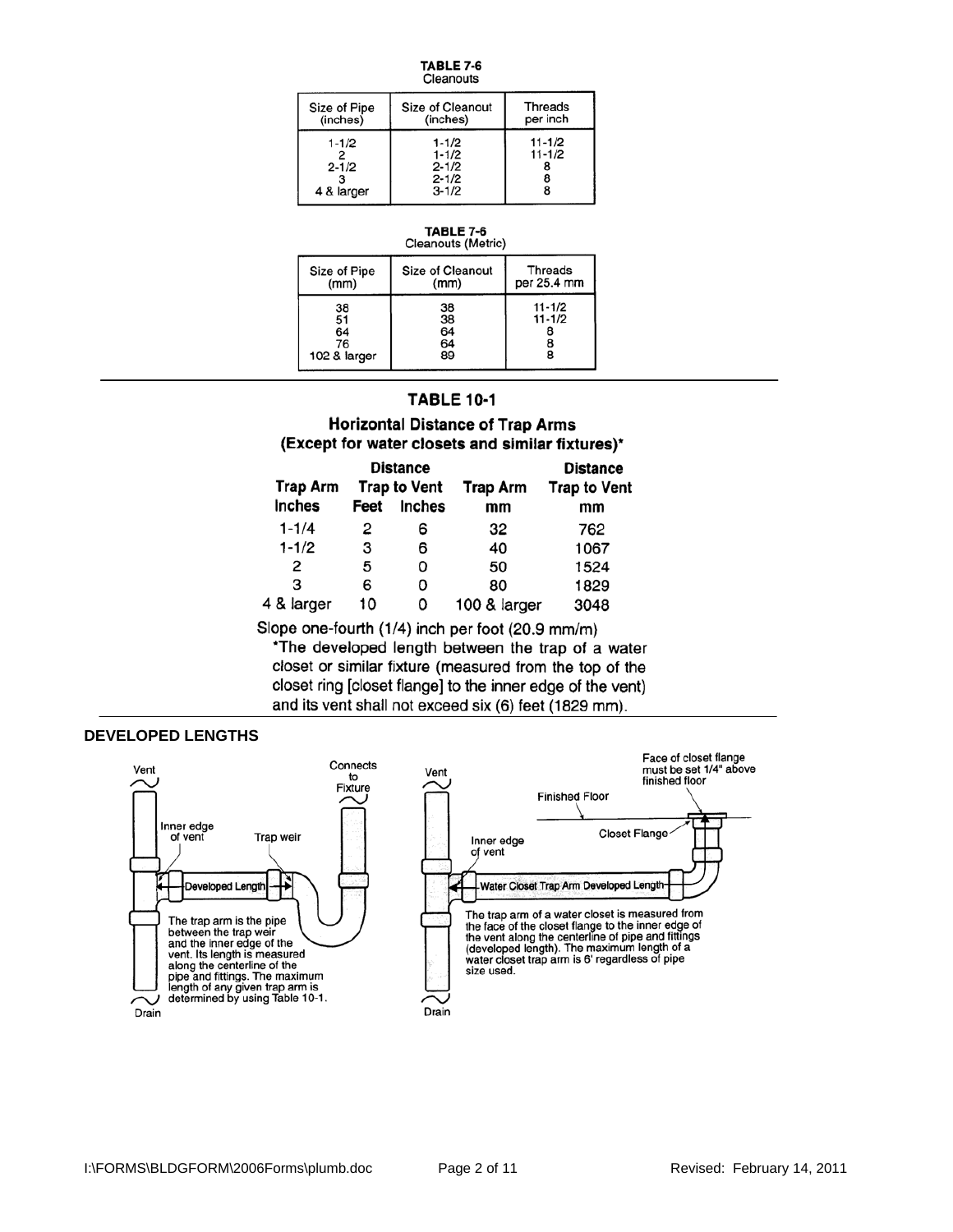## **WATER CLOSET ROUGH-IN METHODS MAINTAINING VERTICALLY RISING VENTS**

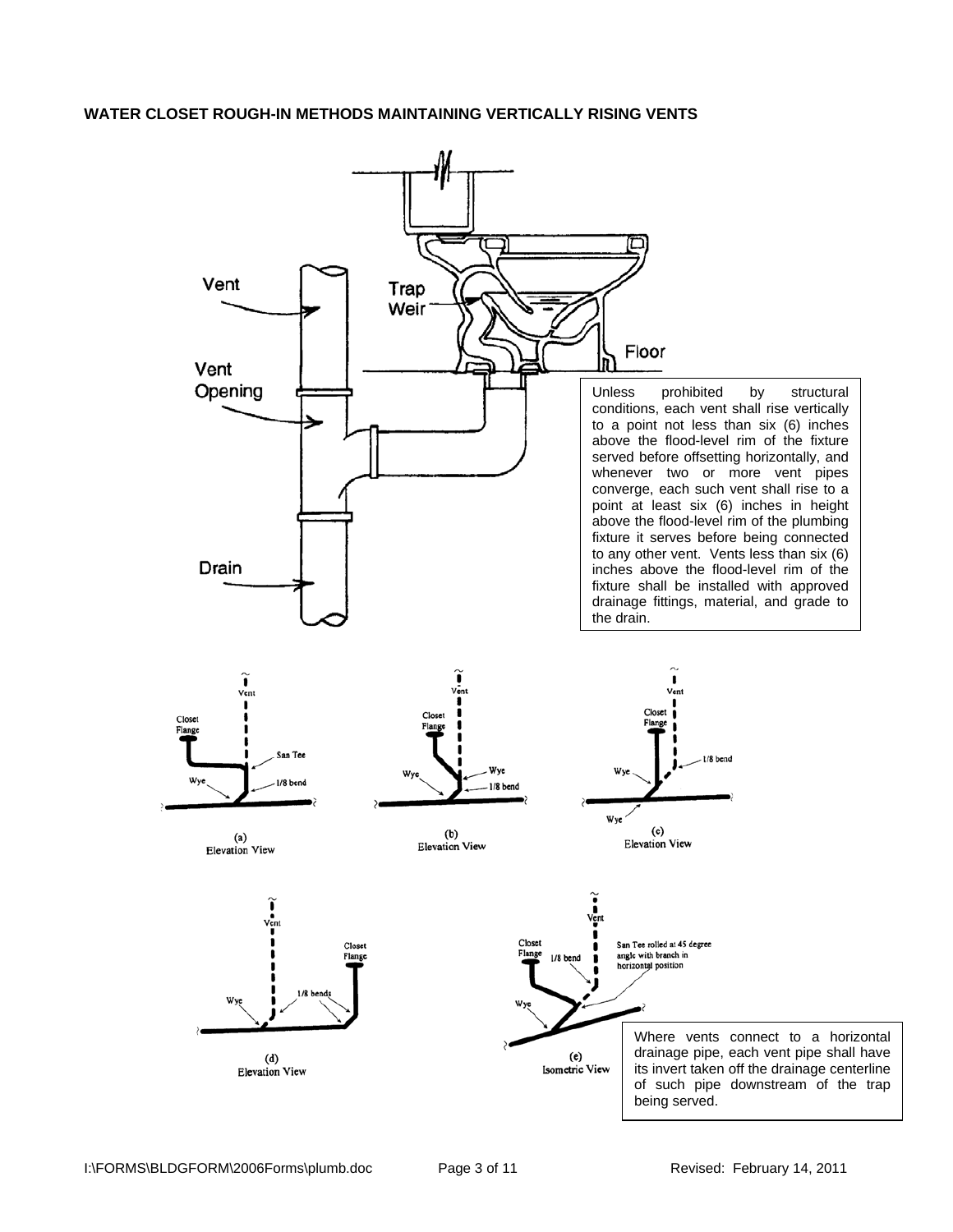

# **CLOTHESWASHER STANDPIPE RECEPTOR**



# **REQUIRED AREA OF A SHOWER**

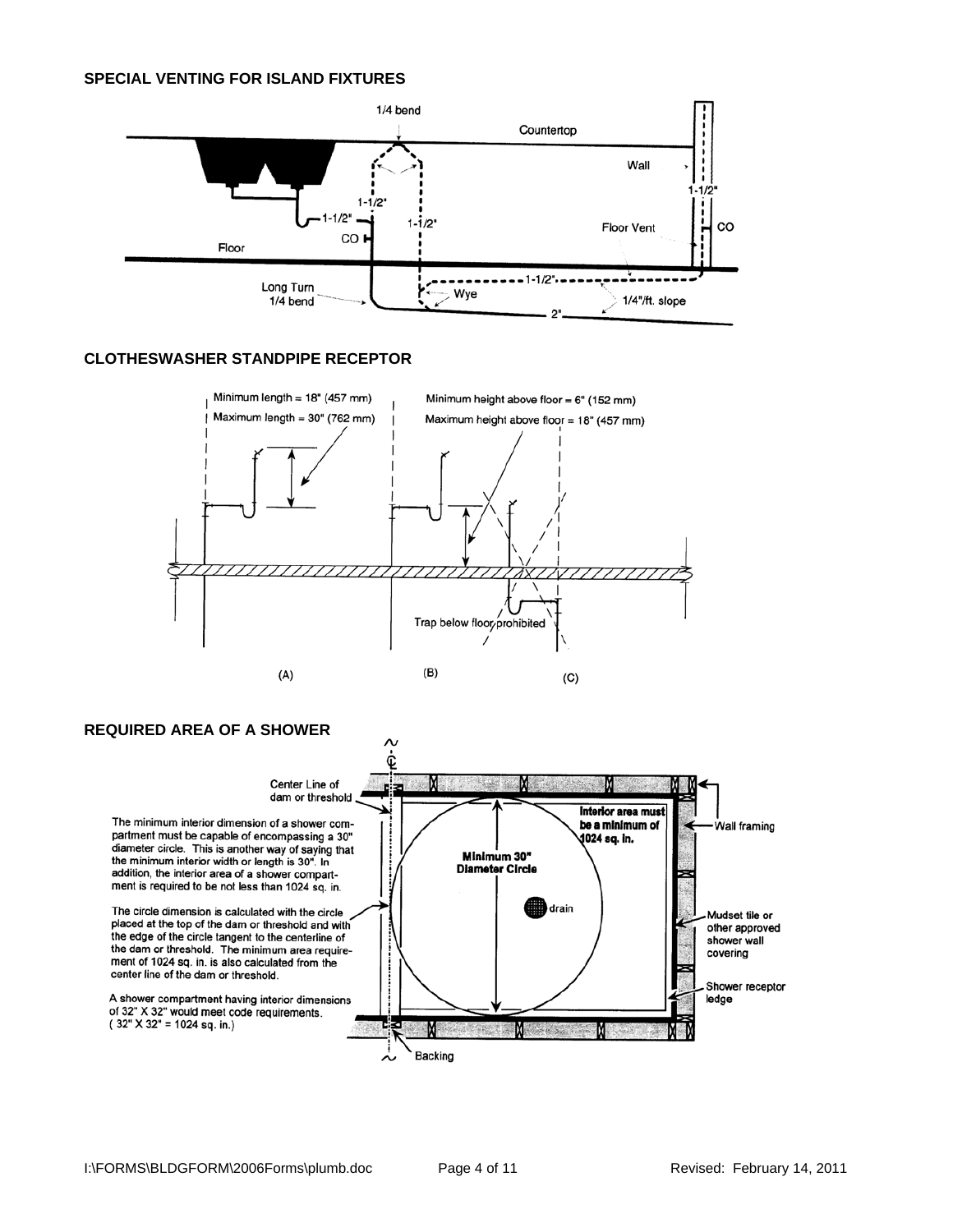#### **Drainage Fixture Unit Values (DFU)**

|                                                                   | Min. Size      |         |        |                       |
|-------------------------------------------------------------------|----------------|---------|--------|-----------------------|
|                                                                   | Trap and       |         |        |                       |
| Plumbing Appliance, Appurtenance or Fixture                       | Trap Arm7      | Private | Public | Assembly <sup>8</sup> |
|                                                                   |                | 2.0     | 2.0    |                       |
|                                                                   |                | 1.0     |        |                       |
|                                                                   |                | 2.0     |        |                       |
|                                                                   |                | 3.0     | 3.0    | 3.0                   |
|                                                                   |                |         | 1.0    | 1.0                   |
| Dishwasher, domestic, with independent drain 1-1/2"2              |                | 2.0     | 2.0    | 2.0                   |
| Drinking Fountain or Watercooler (per head) 1-1/4"                |                | 0.5     | 0.5    | 1.0                   |
|                                                                   | 2"             |         | 3.0    | 3.0                   |
|                                                                   |                |         | 0.0    | 0.0                   |
| Floor Drain (for additional sizes see Section 702)                | 2 <sup>n</sup> | 2.0     | 2.0    | 2.0                   |
|                                                                   | $2^{\circ}$    | 2.0     | 2.0    | 2.0                   |
|                                                                   | 2"             | 1.0     | 1.0    | 1.0                   |
|                                                                   |                | 1.0     | 1.0    | 1.0                   |
|                                                                   |                | 2.0     | 2.0    | 2.0                   |
|                                                                   |                |         | 2.0    | 2.0                   |
|                                                                   | 2"             |         | 3.0    | 3.0                   |
|                                                                   | 3"             | 12.0    |        |                       |
|                                                                   |                |         |        | See footnote 1,3      |
|                                                                   |                |         |        | See footnote 1,4      |
|                                                                   | 3"             |         |        | See footnote 1        |
| <b>Sinks</b>                                                      |                |         |        |                       |
|                                                                   |                | 1.0     |        |                       |
|                                                                   |                |         | 2.0    | 2.0                   |
|                                                                   |                |         | 6.0    | 6.0                   |
|                                                                   |                |         | 3.0    | 3.0                   |
|                                                                   |                |         | 3.0    | 3.0                   |
|                                                                   |                | 2.0     |        | 4.0                   |
|                                                                   |                | 3.0     | 4.0    | 6.0                   |
|                                                                   |                |         | 6.0    |                       |
|                                                                   |                | 2.0     | 2.0    |                       |
| (with or without food-waste-grinder and/or dishwasher)            |                |         |        |                       |
|                                                                   |                | 2.0     | 2.0    | 2.0                   |
| (with or without discharge from a clothes washer)                 |                |         |        |                       |
|                                                                   | 2"             |         | 3.0    | 3.0                   |
|                                                                   | 3"             |         | 3.0    | 3.0                   |
|                                                                   | 3"             |         | 6.0    | 6.0                   |
|                                                                   |                |         | 2.0    | 2.0                   |
|                                                                   |                | 2.0     | 2.0    | 5.0                   |
|                                                                   | 2"             | 2.0     | 2.0    | 6.0                   |
|                                                                   |                | 2.0     | 2.0    | 5.0                   |
|                                                                   | 3"             | 3.0     | 4.0    | 6.0                   |
|                                                                   | 3"             | 3.0     | 4.0    | 6.0                   |
|                                                                   | 3"             | 3.0     | 4.0    | 6.0                   |
| Water Closet, greater than 1.6 GPF Gravity Tank <sup>6</sup>      | 3"             | 4.0     | 6.0    | 8.0                   |
| Water Closet, greater than 1.6 GPF Flushometer Valve <sup>6</sup> | 3"             | 4.0     | 6.0    | 8.0                   |

1. Indirect waste receptors shall be sized based on the total drainage capacity of the fixtures that drain therein to, in accordance with Table 7-4. 2. Provide a 2" (51 mm) minimum drain.

3. For refrigerators, coffee urns, water stations, and similar low demands.

4. For commercial sinks, dishwashers, and similar moderate or heavy demands.

5. Buildings having a clothes washing area with clothes washers in a battery of three (3) or more clothes washers shall be rated at six (6) fixture units each for

purposes of sizing common horizontal and vertical drainage piping.

6. Water closets shall be computed as six (6) fixture units when determining septic tank sizes based on Appendix K of this Code.

7. Trap sizes shall not be increased to the point where the fixture discharge may be inadequate to maintain their self-scouring properties.

8. Assembly [Public Use (See Table 4-1)].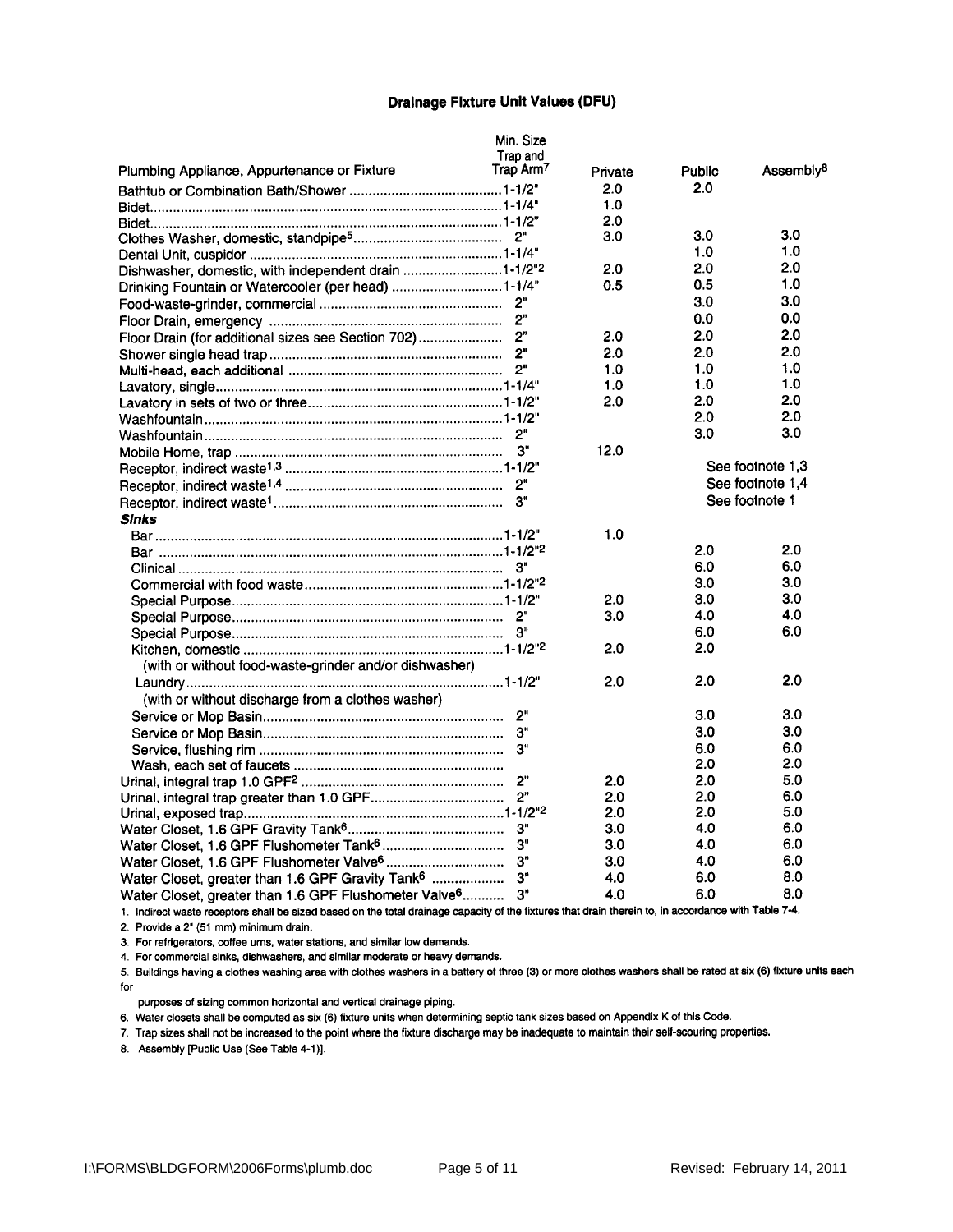| Maximum Unit Loading and Maximum Length of Drainage and Vent Piping                                |                   |                  |                   |                   |                   |                    |                     |                      |                           |               |               |
|----------------------------------------------------------------------------------------------------|-------------------|------------------|-------------------|-------------------|-------------------|--------------------|---------------------|----------------------|---------------------------|---------------|---------------|
| Size of Pipe, inches<br>(mm)                                                                       | $1 - 1/4$<br>(32) | 1-1/2<br>(38)    | 2<br>(51)         | $2 - 1/2$<br>(64) | з<br>(76)         | (102)              | (127)               | 6<br>(152)           | 8<br>(203)                | 10<br>(254)   | 12<br>(305)   |
| Maximum Units                                                                                      |                   |                  |                   |                   |                   |                    |                     |                      |                           |               |               |
| Drainage Piping1<br>Vertical<br>Horizontal                                                         |                   | 22               | 163<br>83         | 323<br>143        | 484<br>354        | 256<br>2165        | 600<br>4285         | 1380<br>7205         | 3600<br>2640 <sup>5</sup> | 5600<br>46805 | 8400<br>82005 |
| Maximum Length<br>Drainage Piping<br>Vertical, feet<br>(m)<br>Horizontal (Unlimited)               | 45<br>(14)        | 65<br>(20)       | 85<br>(26)        | 148<br>(45)       | 212<br>(65)       | 300<br>(91)        | 390<br>(119)        | 510<br>(155)         | 750<br>(228)              |               |               |
| Vent Piping (See note)<br>Horizontal and Vertical<br>Maximum Units<br>Maximum Lengths, feet<br>(m) | 45<br>(14)        | 83<br>60<br>(18) | 24<br>120<br>(37) | 48<br>180<br>(55) | 84<br>212<br>(65) | 256<br>300<br>(91) | 600<br>390<br>(119) | 1380<br>510<br>(155) | 3600<br>750<br>(228)      |               |               |

1 Excluding trap arm.

2 Except sinks, urinals and dishwashers.

3 Except six-unit traps or water closets.

4 Only four water closets or six-unit traps allowed on any vertical pipe or stack; and not to exceed three water closets or six-unit traps on any horizontal branch or drain.

5 Based on 1/4 inch per foot (20.9 mm/m) slope. For 1/8)inch per foot (10.4 mm/m) slope, multiply horizontal fixture units by a factor of 0.8.

Note: The diameter of an individual vent shall not be less than 1-1/4 inches (32 mm) nor less than 1/2 the diameter of the drain to which it is connected. Fixture unit load values for drainage and vent piping shall be computed from Tables 7-3 and 7-4. Not to exceed 1/3 of the total permitted length of any vent may be installed in a horizontal position. When vents are increased one pipe size for their entire length, the maximum length limitations specified in this table do not

**Two inch (2") minimum size required.**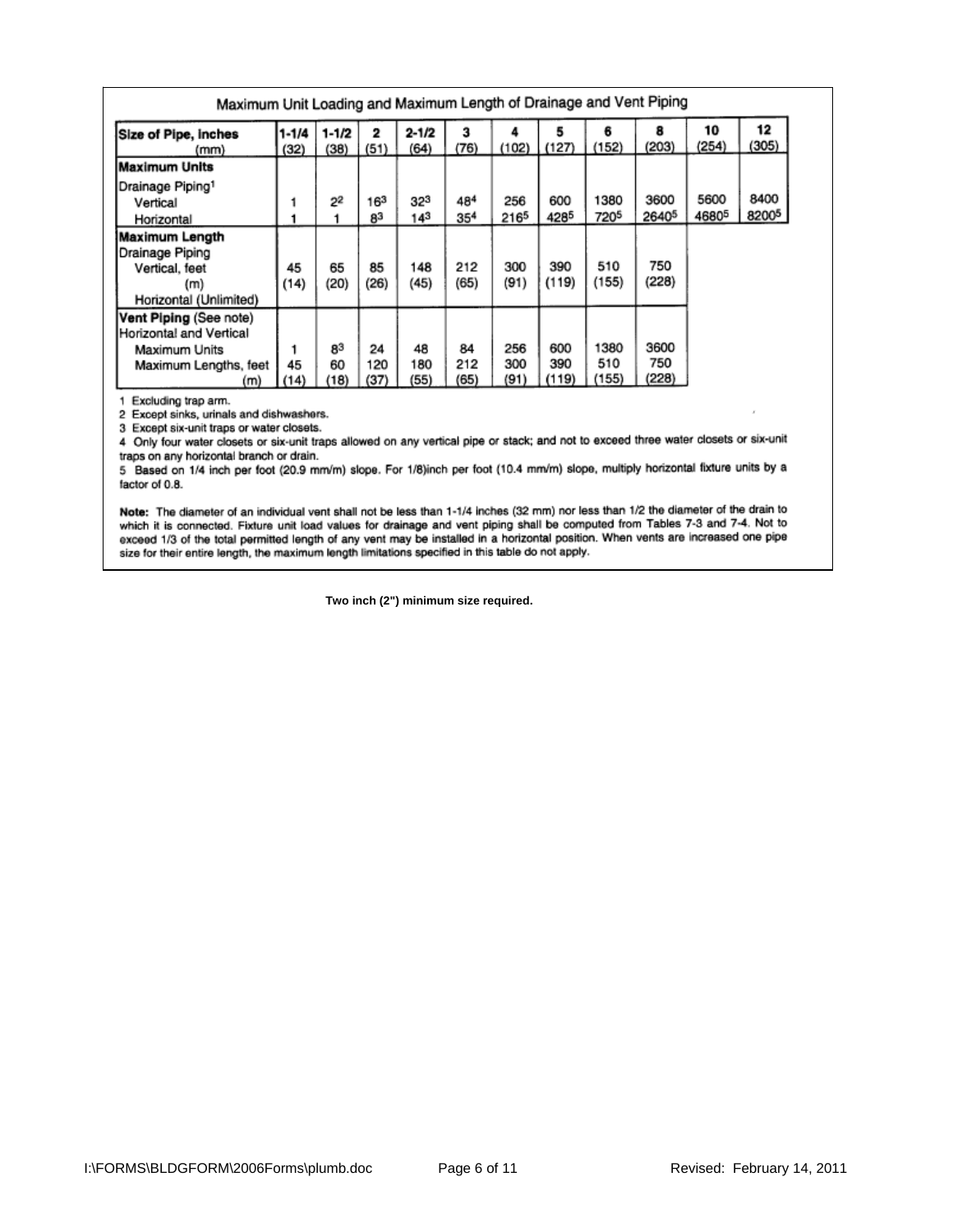## Water Supply Fixture Units (WSFU) and Minimum Fixture Branch Pipe Sizes<sup>3</sup>

|                                                         | Minimum<br><b>Fixture Branch</b> | Private        | Public | Assembly <sup>6</sup> |
|---------------------------------------------------------|----------------------------------|----------------|--------|-----------------------|
| Appliances, Appurtenances or Fixtures <sup>2</sup>      | Pipe Size <sup>1.4</sup>         |                |        |                       |
|                                                         |                                  | 4.0            | 4.0    |                       |
|                                                         |                                  | 10.0           | 10.0   |                       |
|                                                         |                                  | 1.0            |        |                       |
|                                                         |                                  | 4.0            | 4.0    |                       |
|                                                         |                                  |                | 1.0    |                       |
|                                                         |                                  | 1.5            | 1.5    |                       |
|                                                         |                                  | 0.5            | 0.5    | 0.75                  |
|                                                         |                                  | 2.5            | 2.5    |                       |
|                                                         |                                  | 1.0            | 1.0    |                       |
|                                                         |                                  | 1.0            | 1.0    | 1.0                   |
|                                                         |                                  | 1.0            | 1.0    |                       |
|                                                         |                                  | 12.0           |        |                       |
| Sinks                                                   |                                  |                |        |                       |
|                                                         |                                  | 1.0            | 2.0    |                       |
|                                                         |                                  |                | 3.0    |                       |
|                                                         |                                  |                |        |                       |
|                                                         |                                  |                | 8.0    |                       |
|                                                         |                                  | 1.5            | 1.5    |                       |
|                                                         |                                  | 1.5            | 1.5    |                       |
|                                                         |                                  | 1.5            | 3.0    |                       |
|                                                         |                                  |                | 2.0    |                       |
|                                                         |                                  | 2.0            | 2.0    |                       |
|                                                         |                                  | See Footnote 7 |        |                       |
| Urinal, greater than 1.0 GPF Flushometer Valve  3/4"    |                                  | See Footnote 7 |        |                       |
|                                                         |                                  | 2.0            | 2.0    | 3.0                   |
|                                                         |                                  |                | 4.0    |                       |
|                                                         |                                  | 2.5            | 2.5    | 3.5                   |
|                                                         |                                  | 2.5            | 2.5    | 3.5                   |
|                                                         |                                  | See Footnote 7 |        |                       |
| Water Closet, greater than 1.6 GPF Gravity Tank 1/2"    |                                  | 3.0            | 5.5    | 7.0                   |
| Water Closet, greater than 1.6 GPF Flushometer Valve 1" |                                  | See Footnote 7 |        |                       |
|                                                         |                                  |                |        |                       |

Notes:

1. Size of the cold branch pipe, or both the hot and cold branch pipes.

- 2. Appliances, Appurtenances or Fixtures not included in this Table may be sized by reference to fixtures having a similar flow rate and frequency of use.
- 3. The listed fixture unit values represent their load on their cold water service. The separate cold water and hot water fixture unit value for fixtures having both hot and cold water connections may each be taken as three-quarter (3/4) of the listed total value of the fixture.
- 4. The listed minimum supply branch pipe sizes for individual fixtures are the nominal (I.D.) pipe size.

5. For fixtures or supply connections likely to impose continuous flow demands, determine the required flow in gallons per minute (GPM) and add it separately to the demand (in GPM) for the distribution system or portions thereof.

- 6. Assembly [Public Use (See Table 4-1)].
- 7. When sizing flushometer systems see Section 610.10.
- 8. Reduced fixture unit loading for additional hose bibbs as used is to be used only when sizing total building demand and for pipe sizing when more than one hose bibb is supplied by a segment of water distributing pipe. The fixture branch to each hose bibb shall be sized on the basis of 2.5 fixture units.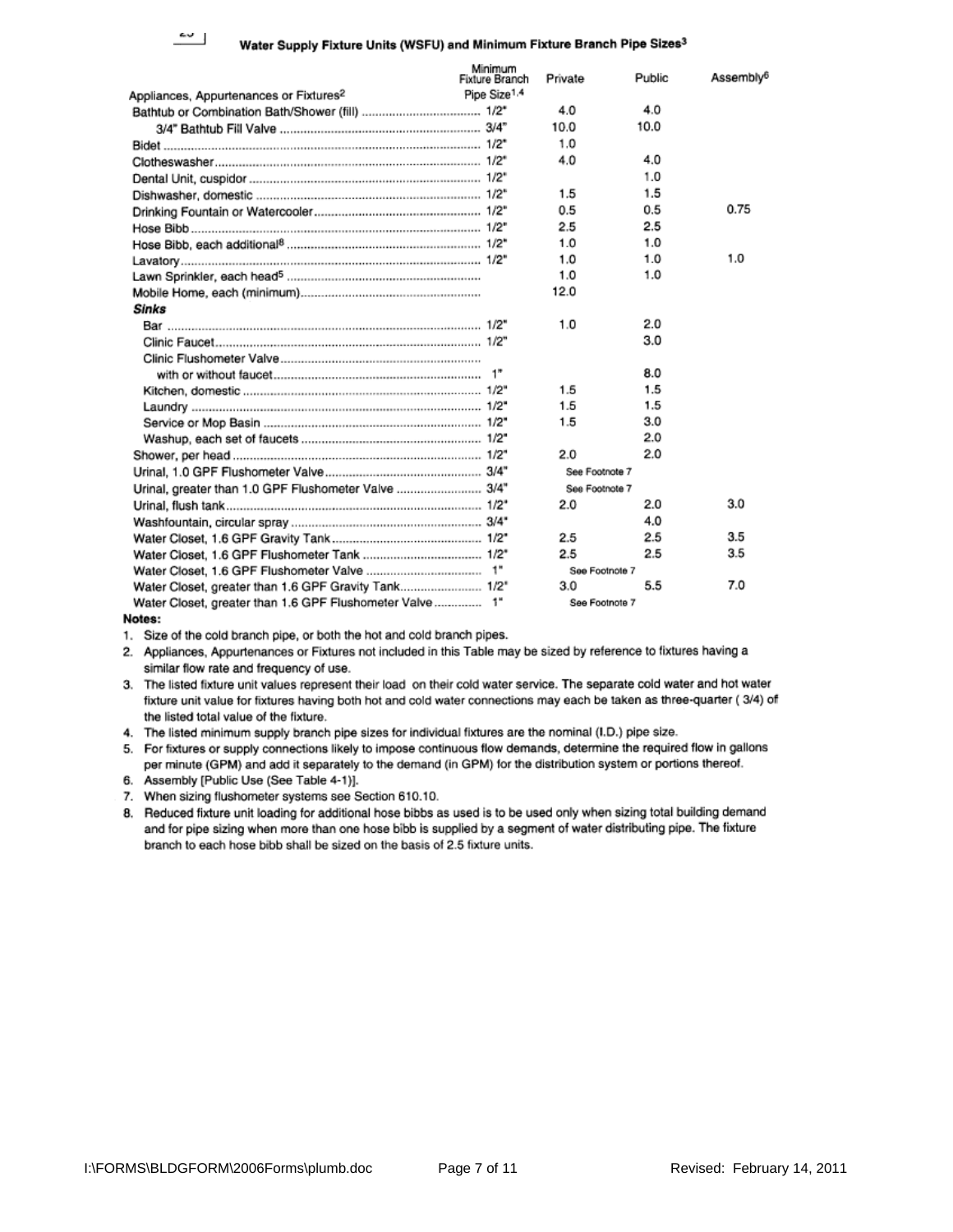Fixture Unit Table for Determining Water Pipe and Meter Sizes

# Pressure Range - 30 to 45 psi (207 to 310 kPa)\*\*

| Meter                                    | Building                                         |            |            |            |            |            |            |            |          |                                           |          |          |          |          |          |          |
|------------------------------------------|--------------------------------------------------|------------|------------|------------|------------|------------|------------|------------|----------|-------------------------------------------|----------|----------|----------|----------|----------|----------|
| and<br>Street                            | Supply<br>and                                    |            |            |            |            |            |            |            |          |                                           |          |          |          |          |          |          |
|                                          | Service, Branches,                               |            |            |            |            |            |            |            |          | Maximum Allowable Length in Feet (meters) |          |          |          |          |          |          |
| Inches                                   | Inches                                           | 40         | 60         | 80         | 100        | 150        | 200        | 250        | 300      | 400                                       | 500      | 600      | 700      | 800      | 900      | 1000     |
|                                          |                                                  | (12)       | (18)       | (24)       | (30)       | (46)       | (61)       | (76)       | (91)     | (122)                                     | (152)    | (183)    | (213)    | (244)    | (274)    | (305)    |
| 3/4                                      | $1/2***$                                         | 6          | 5          | 4          | 3          | 2          | 1          | 1          | 1        | 0                                         | 0        | 0        | 0        | 0        | ٥        | 0        |
| 3/4                                      | 3/4                                              | 16         | 16         | 14         | 12         | 9          | 6          | 5          | 5        | 4                                         | 4        | 3        | 2        | 2        | 2        | 1        |
| 3/4                                      | 1                                                | 29         | 25         | 23         | 21         | 17         | 15         | 13         | 12       | 10                                        | 8        | 6        | 6        | 6        | 6        | 6        |
| 1                                        | 1                                                | 36         | 31         | 27         | 25         | 20         | 17         | 15         | 13       | 12                                        | 10       | 8        | 6        | 6        | 6        | 6        |
| 3/4<br>1                                 | $1 - 1/4$<br>$1 - 1/4$                           | 36<br>54   | 33<br>47   | 31<br>42   | 28         | 24         | 23         | 21         | 19       | 17                                        | 16       | 13       | 12       | 12       | 11       | 11       |
| $1 - 1/2$                                | $1 - 1/4$                                        | 78         | 68         | 57         | 38<br>48   | 32<br>38   | 28<br>32   | 25<br>28   | 23<br>25 | 19<br>21                                  | 17<br>18 | 14<br>15 | 12<br>12 | 12<br>12 | 11       | 11       |
| 1                                        | $1 - 1/2$                                        | 85         | 84         | 79         | 65         | 56         | 48         | 43         | 38       | 32                                        | 28       | 26       | 22       | 21       | 11<br>20 | 11<br>20 |
| $1 - 1/2$                                | $1 - 1/2$                                        | 150        | 124        | 105        | 91         | 70         | 57         | 49         | 45       | 36                                        | 31       | 26       | 23       | 21       | 20       | 20       |
| 2                                        | $1 - 1/2$                                        | 151        | 129        | 129        | 110        | 80         | 64         | 53         | 46       | 38                                        | 32       | 27       | 23       | 21       | 20       | 20       |
| 1                                        | 2                                                | 85         | 85         | 85         | 85         | 85         | 85         | 82         | 80       | 66                                        | 61       | 57       | 52       | 49       | 46       | 43       |
| $1 - 1/2$                                | 2                                                | 220        | 205        | 190        | 176        | 155        | 138        | 127        | 120      | 104                                       | 85       | 70       | 61       | 57       | 54       | 51       |
| 2<br>2                                   | 2                                                | 370        | 327        | 292        | 265        | 217        | 185        | 164        | 147      | 124                                       | 96       | 70       | 61       | 57       | 54       | 51       |
|                                          | $2 - 1/2$                                        | 445        | 418        | 390        | 370        | 330        | 300        | 280        | 265      | 240                                       | 220      | 198      | 175      | 158      | 143      | 133      |
|                                          | Pressure Range - 46 to 60 psi (317 to 414 kPa)** |            |            |            |            |            |            |            |          |                                           |          |          |          |          |          |          |
| 3/4                                      | $1/2$ ***                                        | 7          |            |            |            |            |            |            |          |                                           |          |          |          |          |          |          |
| 3/4                                      | 3/4                                              | 20         | 7<br>20    | 6<br>19    | 5<br>17    | 4<br>14    | 3<br>11    | 2<br>9     | 2<br>8   | 1<br>6                                    | 1<br>5   | 1<br>4   | 0<br>4   | 0        | 0        | 0        |
| 3/4                                      | 1                                                | 39         | 39         | 36         | 33         | 28         | 23         | 21         | 19       | 17                                        | 14       | 12       | 10       | 3<br>9   | 3<br>8   | 3<br>8   |
| 1.                                       | 1                                                | 39         | 39         | 39         | 36         | 30         | 25         | 23         | 20       | 18                                        | 15       | 12       | 10       | 9        | 8        | 8        |
| 3/4                                      | $1 - 1/4$                                        | 39         | 39         | 39         | 39         | 39         | 39         | 34         | 32       | 27                                        | 25       | 22       | 19       | 19       | 17       | 16       |
| 1                                        | $1 - 1/4$                                        | 78         | 78         | 76         | 67         | 52         | 44         | 39         | 36       | 30                                        | 27       | 24       | 20       | 19       | 17       | 16       |
| $1 - 1/2$                                | $1 - 1/4$                                        | 78         | 78         | 78         | 78         | 66         | 52         | 44         | 39       | 33                                        | 29       | 24       | 20       | 19       | 17       | 16       |
| 1<br>1-1/2                               | $1 - 1/2$<br>$1 - 1/2$                           | 85<br>151  | 85<br>151  | 85<br>151  | 85         | 85         | 85         | 80         | 67       | 55                                        | 49       | 41       | 37       | 34       | 32       | 30       |
| 2                                        | $1 - 1/2$                                        | 151        | 151        | 151        | 151<br>151 | 128<br>150 | 105<br>117 | 90<br>98   | 78<br>84 | 62<br>67                                  | 52<br>55 | 42<br>42 | 38<br>38 | 35<br>35 | 32       | 30       |
| 1                                        | 2                                                | 85         | 85         | 85         | 85         | 85         | 85         | 85         | 85       | 85                                        | 85       | 85       | 85       | 85       | 32<br>83 | 30<br>80 |
| $1 - 1/2$                                | 2                                                | 370        | 370        | 340        | 318        | 272        | 240        | 220        | 198      | 170                                       | 150      | 135      | 123      | 110      | 102      | 94       |
| 2                                        | 2                                                | 370        | 370        | 370        | 370        | 368        | 318        | 280        | 250      | 205                                       | 165      | 142      | 123      | 110      | 102      | 94       |
| 2                                        | 2-1/2 654                                        |            | 640        | 610        | 580        | 535        | 500        | 470        | 440      | 400                                       | 365      | 335      | 315      | 285      | 267      | 250      |
|                                          |                                                  |            |            |            |            |            |            |            |          |                                           |          |          |          |          |          |          |
| Pressure Range - Over 60 psi (414 kPa)** |                                                  |            |            |            |            |            |            |            |          |                                           |          |          |          |          |          |          |
| 3/4                                      | $1/2$ ***                                        | 7          | 7          | 7          | 6          | 5          | 4          | 3          | 3        | 2                                         | 1        | 1        | 1        | 1        | 1        | 0        |
| 3/4                                      | 3/4                                              | 20         | 20         | 20         | 20         | 17         | 13         | 11         | 10       | 8                                         | 7        | 6        | 6        | 5        | 4        | 4        |
| 3/4                                      | 1                                                | 39         | 39         | 39         | 39         | 35         | 30         | 27         | 24       | 21                                        | 17       | 14       | 13       | 12       | 12       | 11       |
| 1                                        | 1                                                | 39         | 39         | 39         | 39         | 38         | 32         | 29         | 26       | 22                                        | 18       | 14       | 13       | 12       | 12       | 11       |
| 3/4<br>1                                 | $1 - 1/4$<br>$1 - 1/4$                           | 39<br>78   | 39         | 39         | 39         | 39         | 39         | 39         | 39       | 34                                        | 28       | 26       | 25       | 23       | 22       | 21       |
| $1 - 1/2$                                | 1-1/4                                            | 78         | 78<br>78   | 78<br>78   | 78<br>78   | 74<br>78   | 62<br>74   | 53<br>65   | 47<br>54 | 39<br>43                                  | 31       | 26       | 25       | 23       | 22       | 21       |
| 1                                        | $1 - 1/2$                                        | 85         | 85         | 85         | 85         | 85         | 85         | 85         | 85       | 81                                        | 34<br>64 | 26<br>51 | 25<br>48 | 23<br>46 | 22<br>43 | 21<br>40 |
| $1 - 1/2$                                | $1 - 1/2$ 151                                    |            | 151        | 151        | 151        | 151        | 151        | 130        | 113      | 88                                        | 73       | 51       | 51       | 46       | 43       | 40       |
| 2                                        | $1-1/2$ 151                                      |            | 151        | 151        | 151        | 151        | 151        | 142        | 122      | 98                                        | 82       | 64       | 51       | 46       | 43       | 40       |
| 1                                        | 2                                                | 85         | 85         | 85         | 85         | 85         | 85         | 85         | 85       | 85                                        | 85       | 85       | 85       | 85       | 85       | 85       |
| $1 - 1/2$<br>2                           | 2<br>2                                           | 370<br>370 | 370        | 370        | 370        | 360        | 335        | 305        | 282      | 244                                       | 212      | 187      | 172      | 153      | 141      | 129      |
| 2                                        | 2-1/2                                            | 654        | 370<br>654 | 370<br>654 | 370<br>654 | 370<br>654 | 370<br>650 | 370<br>610 | 340      | 288                                       | 245      | 204      | 172      | 153      | 141      | 129      |
|                                          |                                                  |            |            |            |            |            |            |            | 570      | 510                                       | 460      | 430      | 404      | 380      | 356      | 329      |

\*\* Available static pressure after head loss.

\*\*\*Building supply, three-quarter (3/4) inch (19.1 mm) nominal size minimum.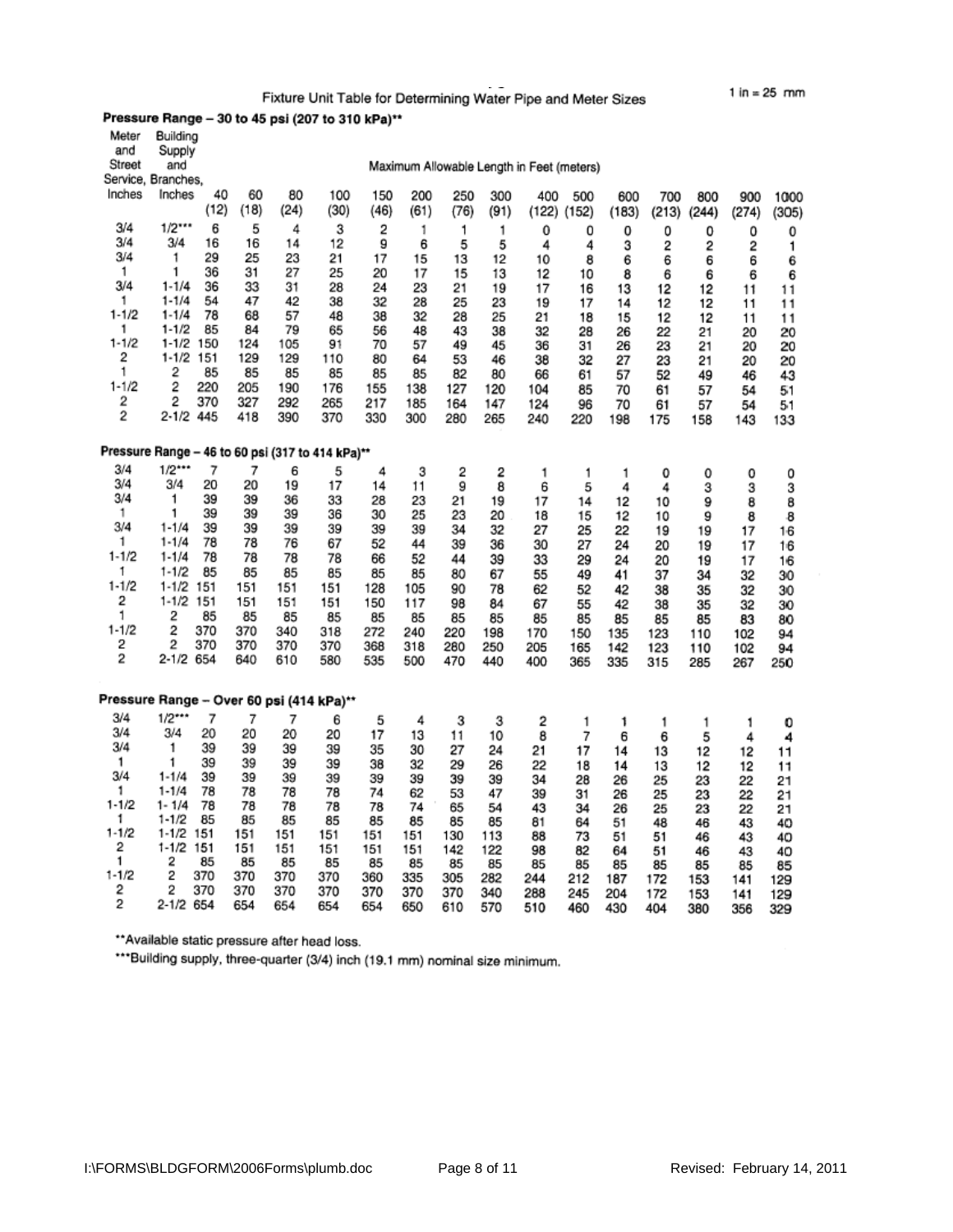

Hose Bibb sizing: Each pipe section serving only one hose bibb is assigned a fixture unit value of 2.5. Section B serves one hose bibb with a rating of 2.5 plus one "additional" hose bibb with a fixture unit value 1.0. The total hose bibb fixture unit value at section B is 3.5. See Note 7 at bottom of Table 6-4.

| Demand from Table 6-4 |                                      |  |  |  |  |  |  |  |
|-----------------------|--------------------------------------|--|--|--|--|--|--|--|
| WC (1.6 GPF)          | $= 2.5$ WSFU $X2 = 5.0$ WSFU         |  |  |  |  |  |  |  |
| Lav                   | 1.0 WSFU X 2 = 2.0 WSFU              |  |  |  |  |  |  |  |
| Shower                | 2.0 WSFU $X$ 1 = 2.0 WSFU            |  |  |  |  |  |  |  |
| Bathtub with shower   | 4.0 WSFU $X = 4.0$ WSFU<br>E.        |  |  |  |  |  |  |  |
| Hose Bibb             | $= 2.5$ WSFU $X$ 1 $= 2.5$ WSFU      |  |  |  |  |  |  |  |
| Additional Hose Bibb  | 1.0 WSFU $X = 1.0$ WSFU              |  |  |  |  |  |  |  |
| Laundry Sink          | $= 1.5$ WSFU $X1 = 1.5$ WSFU         |  |  |  |  |  |  |  |
| Clotheswasher         | $= 4.0$ WSFU X 1 = 4.0 WSFU          |  |  |  |  |  |  |  |
| Kitchen Sink          | $= 1.5$ WSFU $\times$ 1 $= 1.5$ WSFU |  |  |  |  |  |  |  |
| Dishwasher            | 1.5 WSFU $X$ 1 = 1.5 WSFU            |  |  |  |  |  |  |  |
|                       | <b>Total Demand</b><br>$= 25.0$ WSFU |  |  |  |  |  |  |  |

| from Table 6-5<br>Pressure Range - 46 to 60 psi<br>200 foot column |                       |  |  |  |  |
|--------------------------------------------------------------------|-----------------------|--|--|--|--|
| <b>Pipe Size</b>                                                   | Max. Fixture<br>Units |  |  |  |  |
|                                                                    | 25                    |  |  |  |  |
| 3/4"                                                               | 11                    |  |  |  |  |
| 1/2"                                                               | з                     |  |  |  |  |

the building supply pipe".

| Pipe<br><b>Section Units</b> | <b>Fixture Size</b> |                 | Pipe<br><b>Section</b> | <b>Fixture Size</b><br>Units |      |
|------------------------------|---------------------|-----------------|------------------------|------------------------------|------|
| A meter                      | 25.0                | 1 <sup>11</sup> |                        | 8.0                          | 3/4" |
| в                            | 25.0                | 1"              | M                      | 3.0                          | 1/2" |
| c                            | 6.5                 | 3/4"            | N                      | 7.0                          | 3/4" |
| D                            | 9.0                 | 3/4"            | о                      | 8.5                          | 3/4" |
| E                            | 10.0                | 3/4"            | P                      | 16.5                         | 1"   |
| F                            | 11.0                | 3/4"            | Q                      | 16.5                         | 1"   |
| G                            | 13.5                | ı"              | R                      | $32.0*$                      | ı"   |
| Н                            | 15.5                | ı"              | s                      | $33.5*$                      | 1"   |
|                              | 4.0                 | 3/4"            |                        | $37.5*$                      | 1"   |
| J                            | 5.0                 | 3/4"            | u                      | $39.0*$                      | 1"   |
| κ                            | 6.0                 | 3/4"            |                        |                              |      |

Water Pipe Sizing

# **Water Pipe Sizing per UPC Section 610.0**

609.10 **Water Hammer**. All building water supply systems in which quick-acting valves are installed shall be provided with devices to absorb hammer caused by high pressures resulting from quick closing of valves. Thes pressure-absorbing devices shall be approved mechanical devices. Water pressure-absorbing devices shall be installed as close as possible to quick-acting valves.

609.10.1 **Mechanical Devices**. When listed mechanical devices are used, the manufacturers' specifications as to location and method of installation shall be followed. Mechanical Devices such as: clothes washers, dishwashers and ice maker boxes.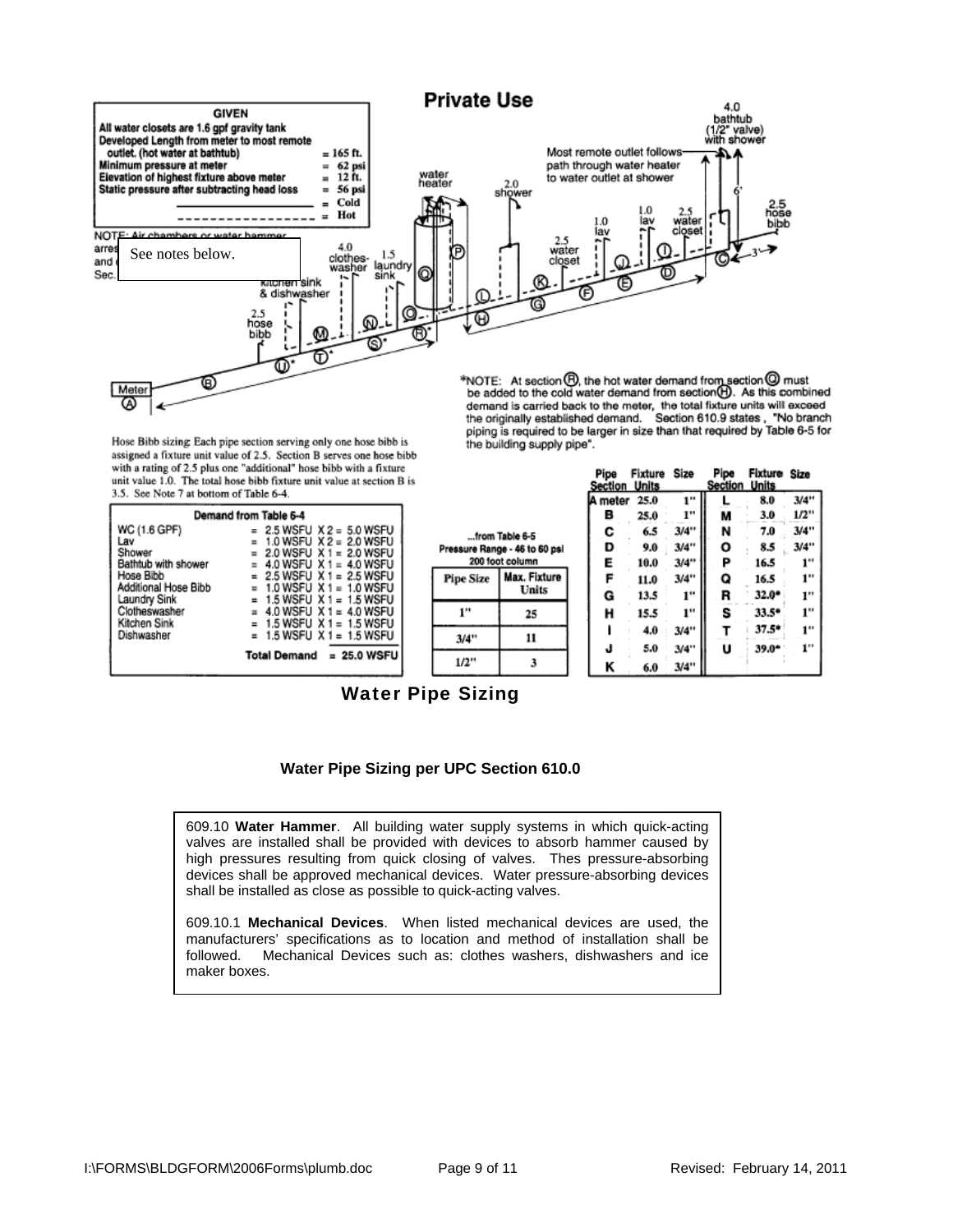# Effect of Water Heater Location